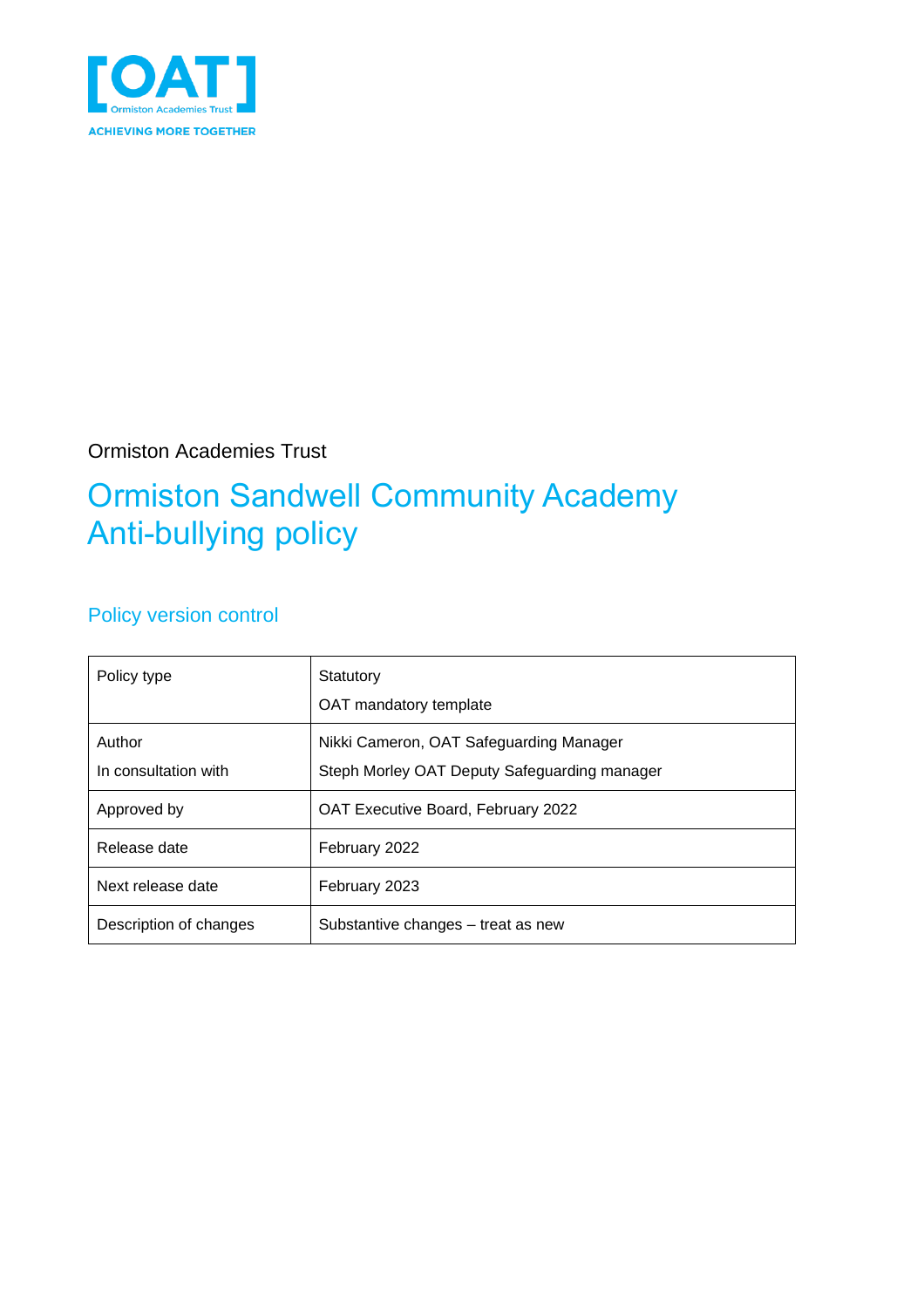

## **Contents**

| 1.  |       |  |  |  |  |
|-----|-------|--|--|--|--|
| 2.  |       |  |  |  |  |
| 3.  |       |  |  |  |  |
|     | 3.2.  |  |  |  |  |
| 4.  |       |  |  |  |  |
| 5.  |       |  |  |  |  |
|     | 5.1.  |  |  |  |  |
|     | 5.5.  |  |  |  |  |
| 6.  |       |  |  |  |  |
|     | 6.1.  |  |  |  |  |
| 7.  |       |  |  |  |  |
| 8.  |       |  |  |  |  |
|     | 8.1.  |  |  |  |  |
|     | 8.2.  |  |  |  |  |
|     | 8.3.  |  |  |  |  |
|     | 8.4.  |  |  |  |  |
| 9.  |       |  |  |  |  |
| 10. |       |  |  |  |  |
|     | 10.1. |  |  |  |  |
|     | 10.2. |  |  |  |  |
|     | 10.3. |  |  |  |  |
|     | 10.4. |  |  |  |  |
|     | 10.5. |  |  |  |  |
| 11. |       |  |  |  |  |
| 12. |       |  |  |  |  |
| 13. |       |  |  |  |  |
| 14. |       |  |  |  |  |
|     | 14.1. |  |  |  |  |
| 15. |       |  |  |  |  |
| 16. |       |  |  |  |  |
| 17. |       |  |  |  |  |
| 18. |       |  |  |  |  |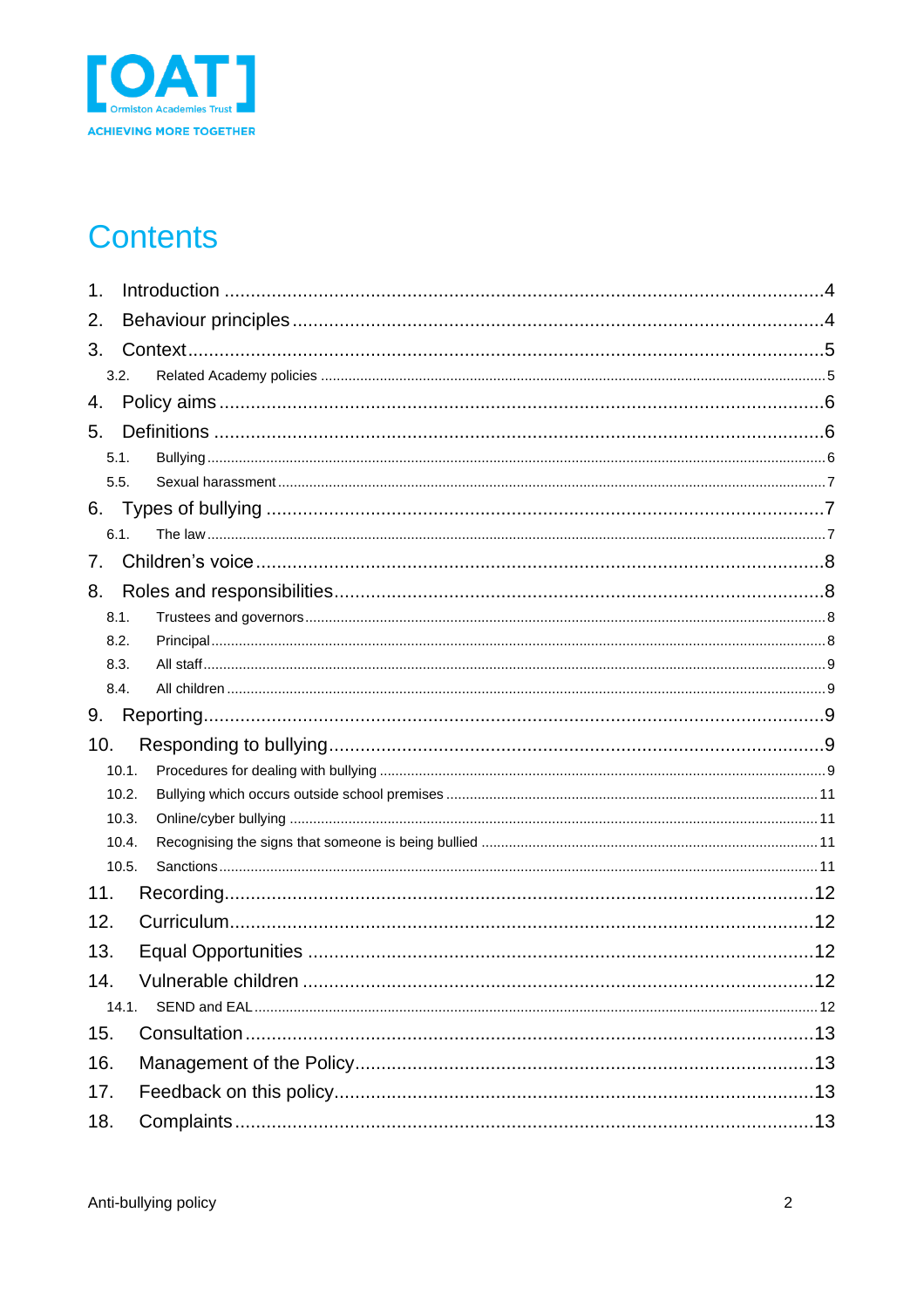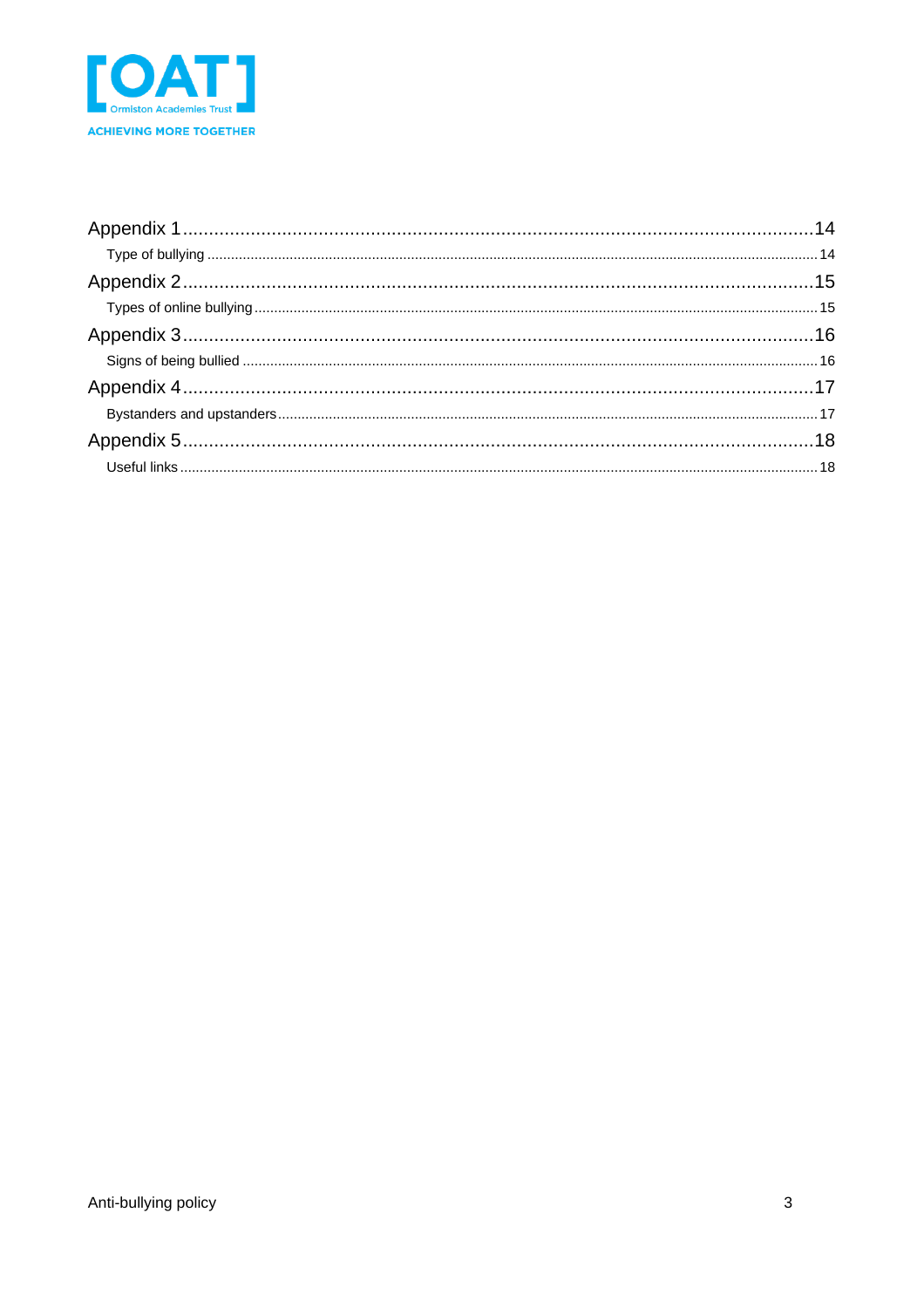

### <span id="page-3-0"></span>1.Introduction

- 1.1. Bullying or harassment of any kind is unacceptable, whether it is on or off the academy site or in the online or offline world.
- 1.2. It will never be seen as 'just banter'.
- 1.3. If bullying or harassment does occur, all children should be able to inform a trusted adult in the academy and know with confidence, that incidents will be treated seriously, promptly and effectively.
- 1.4. It is an expectation of anyone who knows that bullying is taking place to ensure that it is reported and acted upon using the appropriate academy processes and procedures.
- 1.5. Everyone must understand what bullying is and the impact it has on those who have been bullied and those who have bullied.
- 1.6. Everyone must know that there will be ongoing care and support for both victim and alleged perpetrator.
- 1.7. All adults have a duty to support children to practice and build the skills that create better relationships.
- 1.8. We also recognise that children develop and mature at different stages and ages; some require additional support, guidance and reasonable adjustments to be made in line with the Equalities Act.

### <span id="page-3-1"></span>2. Behaviour principles

*(see also Behaviour for Learning Policy)*

- 2.1. Underpinning this policy are the beliefs that everyone has the right to:
- **Recognition of their unique identity**
- Be treated with respect and dignity
- **EXEC** Learn and work in a safe environment
- Be protected from harm, violence, assault and acts of verbal abuse
- 2.2. Outstanding behaviour is achieved through a culture and ethos of high expectations, excellent modelling of behaviour and effective systems that incentivise good conduct and deter poor behaviour.
- 2.3. Most social, emotional and behavioural skills are learned and need to be modelled, explicitly taught, practiced and embedded. Rather than focusing on unwanted behaviours, the behaviour for learning approach puts value on positive behaviours and restorative approaches to conflict.
- 2.4. Through our restorative approaches practice, we will develop children's ability to empathise, reflect and take responsibility for their own actions.
- 2.5. We will develop children who are confident, self-assured learners with excellent attitudes to learning.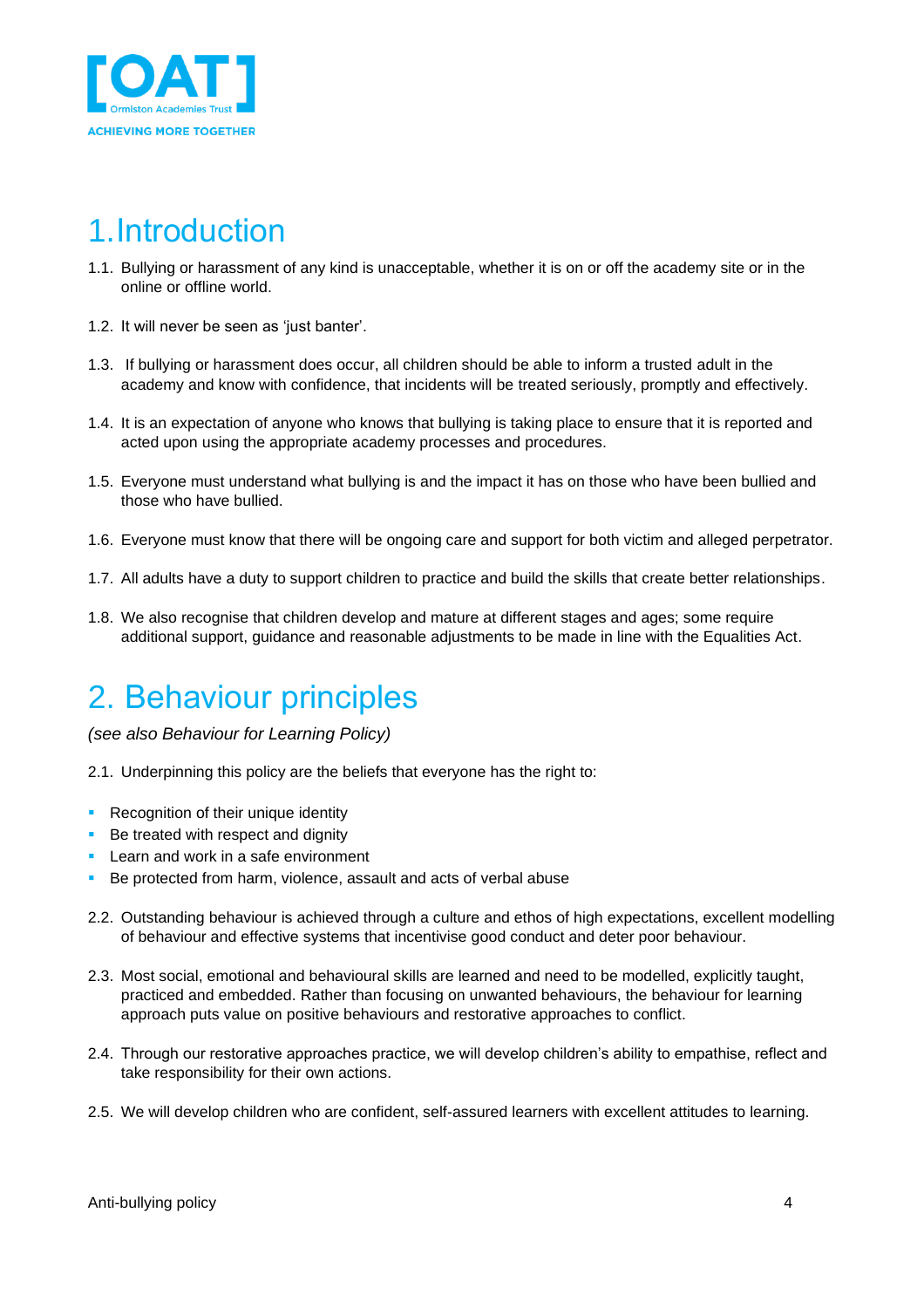

- 2.6. We expect all to show their respect for each other and behave in a way that supports each other's learning.
- 2.7. For staff to build effective relationships with children they need to be supported to develop knowledge skills and understanding. Their own emotional health and well-being is vital to positive relationships and will be supported by the academy.
- 2.8. We see outstanding behaviour as children behaving well, because they know how to, and because they want to, not because an adult tells them to.
- 2.9. In our academy, everyone will endeavour to understand that communication is at the heart of every behaviour.
- 2.10. We recognise that behaviours can be an indication of additional learning, social or emotional needs or as a result of attachment, trauma or adverse childhood experiences. Some children some require additional support in their journey to achieving outstanding behaviours. The academy will ensure early identification of behavioural difficulties, and that children are well supported to achieve improvements over time.

### <span id="page-4-0"></span>3.Context

- 3.1. This policy takes into account the following legislation, statutory and non-statutory guidance (this list is not exhaustive):
- Keeping Children Safe in Education, 2021
- Sexual violence and sexual harassment between children in schools and colleges, 2021
- Special Educational Needs Code of Practice
- **Education and Inspections Act, 2006**
- Equality Act, 2010
- Children Act, 1989
- **Protection from Harassment Act, 1997**
- **E** Malicious Communications Act, 1988
- Public Order Act, 1986
- Communications Act, 2003
- **· Human Rights Act, 1998**
- Crime and Disorder Act, 1998
- Relationships Education, Relationships and Sex Education and Health Education, 2020

#### <span id="page-4-1"></span>3.2. Related Academy policies

3.2.1.This policy should be read in conjunction with the academy

- Child Protection and Safeguarding policy
- SEND Policy
- Behaviour for Learning policy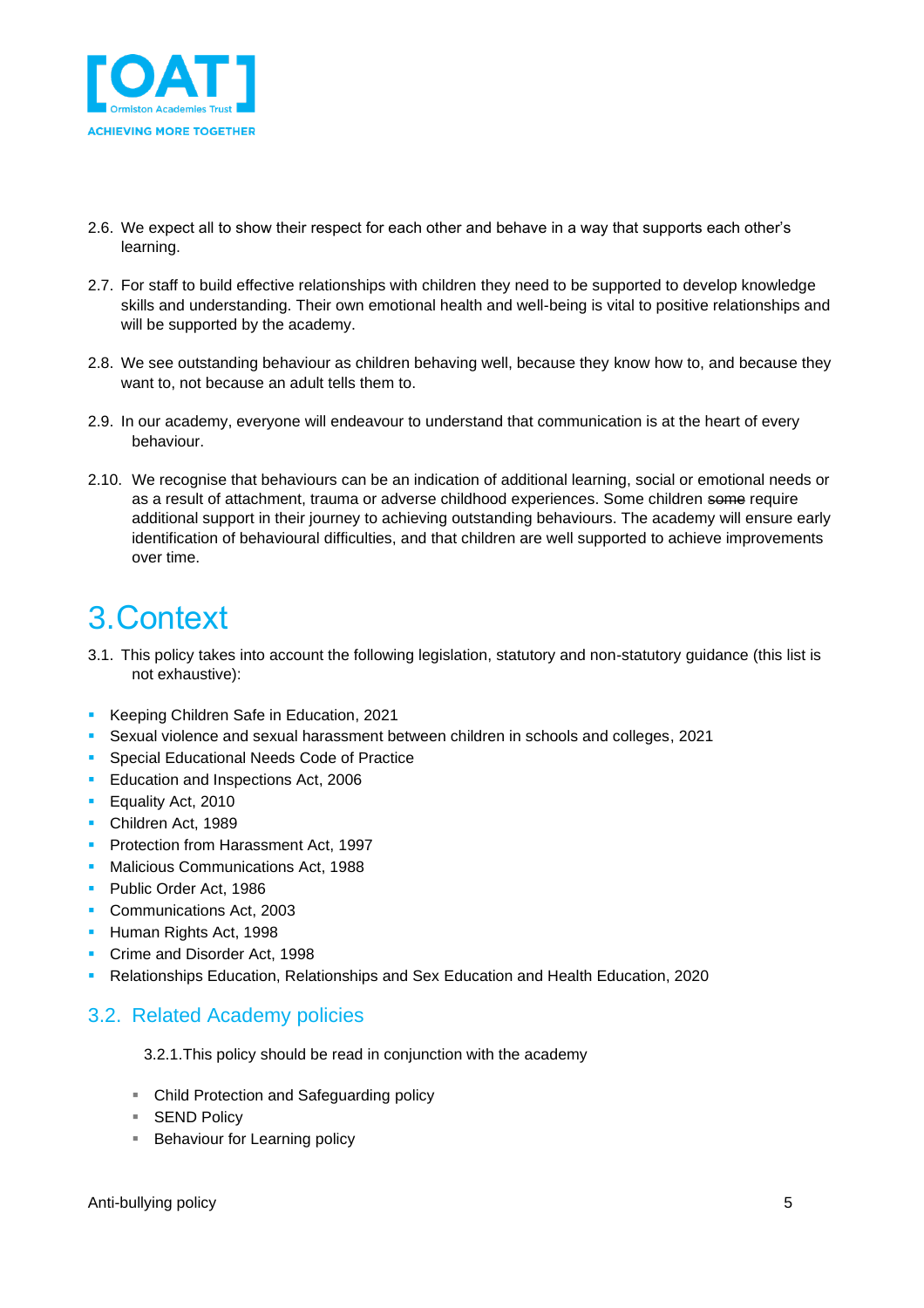

- E-Safety and E- Security policy
- Exclusion policy

## <span id="page-5-0"></span>4.Policy aims

4.1. The aim of this policy is:

- 4.1.1. To ensure that everyone feels safe in the academy and that the emotional health and wellbeing of all is safeguarded
- 4.1.2. To ensure governors, staff, parents/carers and children have an understanding of what constitutes bullying
- 4.1.3. To ensure that all bullying is taken seriously, and acted upon promptly and effectively
- 4.1.4. To inform, staff, parents/carers and children what to do when bullying occurs
- 4.1.5. To ensure procedures and structures are clear, understood and used consistently by all
- 4.1.6. To facilitate highly effective collaboration with parents, carers, and children to ensure that persistent bullying behaviours are challenged
- 4.1.7. To facilitate highly effective collaboration with safeguarding partners and external agencies to ensure supportive measures are put in place in a timely and effective way.
- 4.1.8. To ensure that children are supported and guided in the skills to develop positive relationships

## <span id="page-5-1"></span>5.Definitions

#### <span id="page-5-2"></span>5.1. Bullying

- 5.1.1. There is no legal definition of bullying.
- 5.1.2. Bullying is an ongoing and deliberate misuse of power through repeated verbal, physical and/or social behaviour that intends to cause physical, social and/or psychological harm
- 5.1.3. It can involve an individual or a group and be aimed towards one or more persons who feel unable to stop it from happening.
- 5.1.4. Bullying can happen in person or online, via various digital platforms and devices and it can be obvious (overt) or hidden (covert).
- 5.1.5. Bullying of any form or for any reason can have immediate, medium and long-term effects on those involved, including bystanders.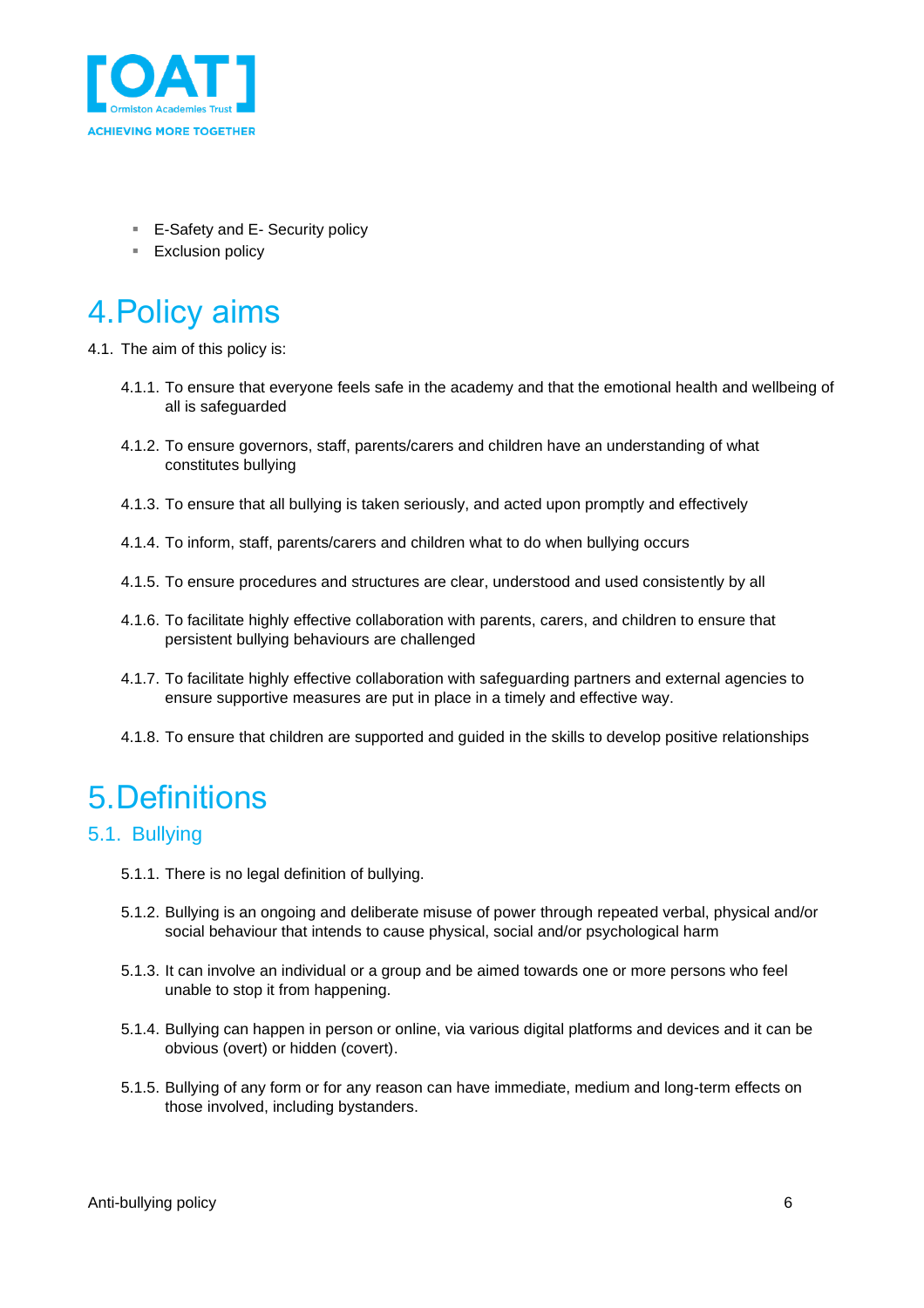

#### 5.2. What bullying is not:

- **EXECTE:** Single episodes of social rejection or dislike
- **·** Single episode acts of nastiness or spite
- Random acts of aggression or intimidation
- **■** Mutual arguments, disagreements or fights
- 5.3. These actions can cause great distress. However, they do not fit the definition of bullying and they're not examples of bullying unless someone is deliberately and repeatedly doing them
- 5.4. We recognise that bullying can be in several forms:
- Peer to peer
- Adult to child
- Child to adult

#### <span id="page-6-0"></span>5.5. Sexual harassment

- 5.5.1. This is defined in the DfE advice Sept 2021 'Sexual violence and sexual harassment between children in schools and colleges' as, 'unwanted conduct of a sexual nature that can occur online and offline and both inside and outside of school/college'
- 5.5.2. Sexual harassment is a form of peer-on- peer abuse/ bullying.
- 5.5.3. All incidents of sexual harassment, abuse or violence are taken very seriously by the academy and details of how the academy will respond are outlined in the Child Protection and Safeguarding Policy

## <span id="page-6-1"></span>6.Types of bullying

#### <span id="page-6-2"></span>6.1. The law

6.1.1. Some forms of bullying are illegal and will be reported to the police.

6.1.2. These include:

- Violence or assault
- Theft
- **EXE** Repeated harassment or intimidation, for example name calling, threats and abusive phone calls, emails or text messages
- Hate crimes

6.1.3. Bullying can manifest in many different ways, (see appendices 1+2 for further information)

▪ Verbal - name-calling, sarcasm, spreading rumours, teasing because of appearance etc.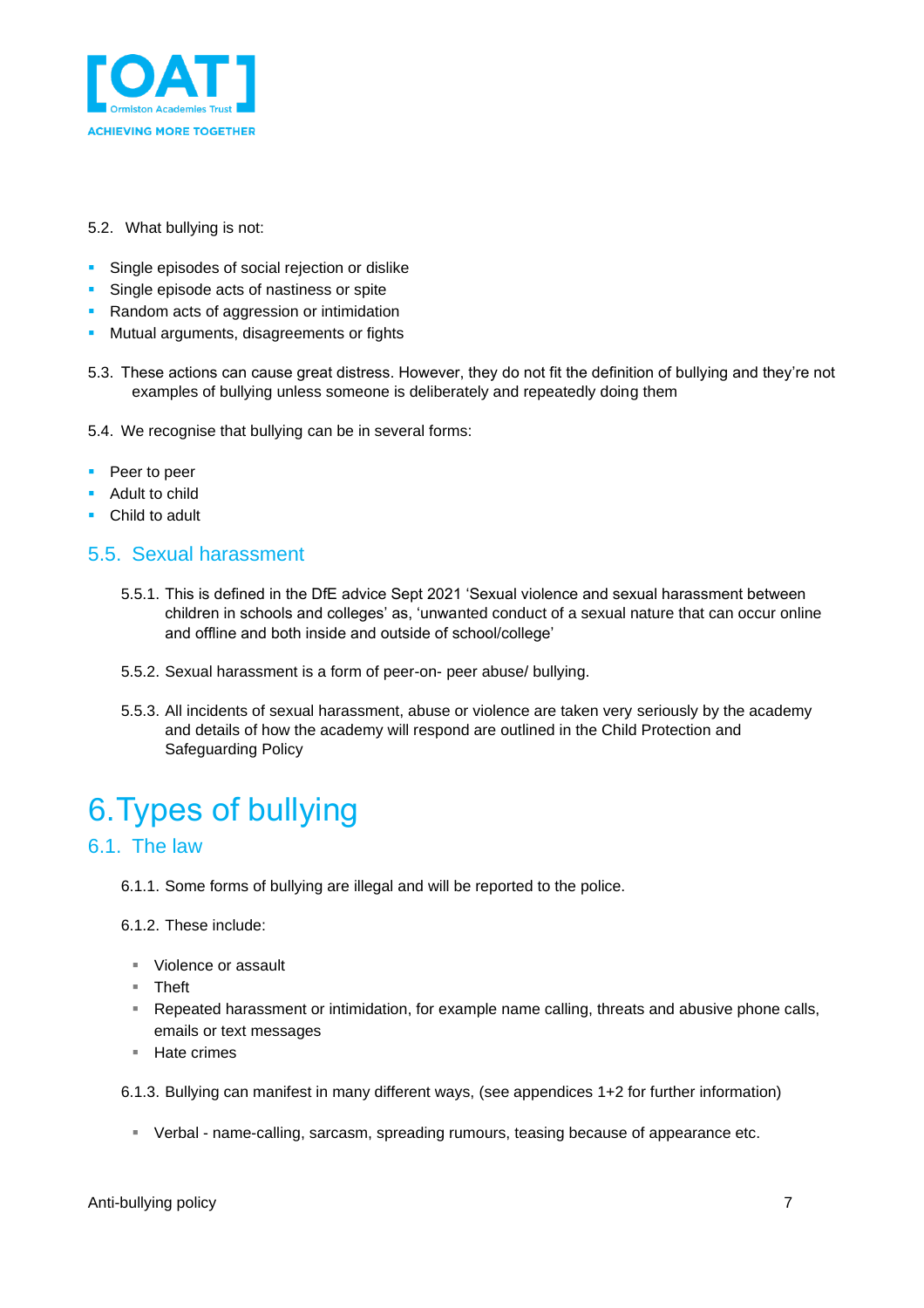

- Physical pushing, kicking, hitting, punching or any use of violence.
- **Emotional being unfriendly, excluding, tormenting**
- Racist racial taunts, graffiti, gestures.
- Sexual unwanted physical contact or sexually abusive comments.
- Trans bullying based on prejudice or negative attitudes, views, or beliefs about trans people
- **EX** Gender bullying because of their gender or gender identity or because they may not be perceived to conform to typical gender norms
- Faith because of their religion
- Social class because of their background or social class
- **EXEC** Homophobic because of or focusing on the issue of sexuality.
- Ability because of or focusing on learning and/ or physical disabilities.
- Cyber all areas of internet use, such as e-mail and internet chat room misuse, mobile threats by text messaging, including aggravated sexting & calls, misuse of associated technology

## <span id="page-7-0"></span>7.Children's voice

[Academy student leadership to devise and insert here an inclusive statement of what good positive relationships look like]

### <span id="page-7-1"></span>8.Roles and responsibilities

#### <span id="page-7-2"></span>8.1. Trustees and governors

8.1.1. The trustees and governors will oversee the policy, ensure its implementation and review its content on an annual basis.

#### <span id="page-7-3"></span>8.2. Principal

- 8.2.1. Will ensure that
	- All staff, children and parent/carers are aware of and follow this policy
	- All incidents of bullying are recorded
	- Relevant data is collected, analysed and used to support improvements in policy and practice
	- **EXECOVERGIST COVERTS** FOR GOVERNMENT COVERTS FOR COVERTS FOR THE SUPPORTS FOR SUPPORTS FOR SUPPORTS FOR SUPPORTS FOR SUPPORTS FOR SUPPORTS FOR SUPPORTS FOR SUPPORTS FOR SUPPORTS FOR SUPPORTS FOR SUPPORTS FOR SUPPORTS FOR characteristics
	- **EX A senior leader has responsibility for behaviour including ani-bullying policy and procedures**
	- **EXECT** Sanctions imposed for bullying are proportionate and reflect the serious nature of the incident and are in line with the behaviour for learning policy and child protection and safeguarding policy
	- **EXECT All children are supported to develop effective communication and relationship building skills**
	- **EXT** All staff have training on recognising, reporting and responding to bullying.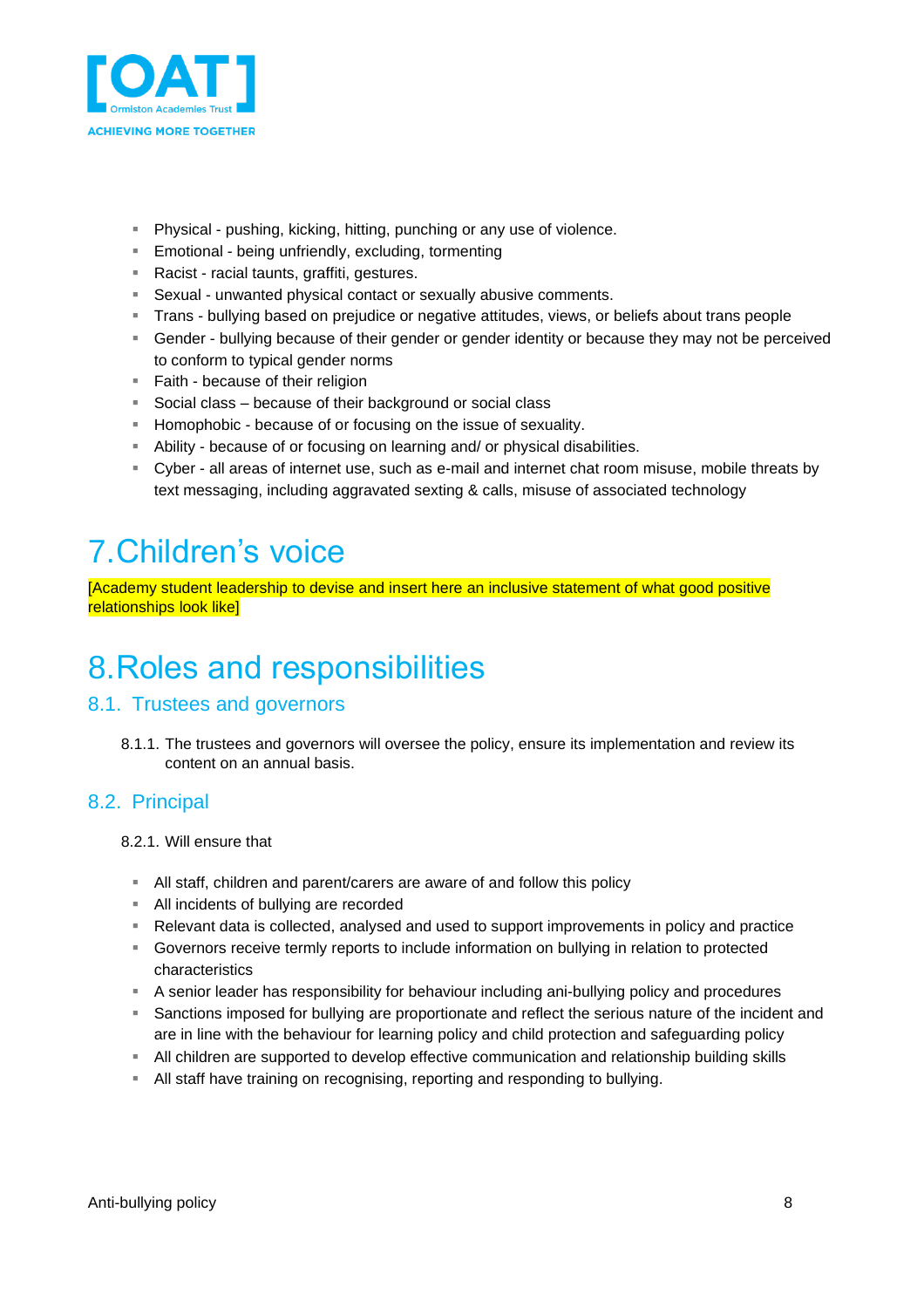

#### <span id="page-8-0"></span>8.3. All staff

#### 8.3.1. Are responsible for

- Reading, understanding and following this policy
- **E** Ensuring they take a zero approach to bullying behaviours and never dismiss it as 'banter'
- **Ensuring all incidents of bullying are recorded on CPOMS/SIMS- [academy to customise]**
- **EXED** Taking all incidents of bullying seriously and deal with them promptly and effectively
- Be aware of the indicators that someone is being bullied
- **Taking part in relevant staff training**
- Promoting a culture of anti-bullying

#### <span id="page-8-1"></span>8.4. All children

8.4.1. Are responsible for

- **EXTED** Following the academy code of conduct and behaviour for learning policy **[academy to customise]**
- Reporting incidents of bullying
- Being an upstander not a bystander (see appendix 4)

### <span id="page-8-2"></span>9.Reporting

- 9.1. The academy recognises that it needs to provide a variety of means for children to report bullying that is happening to them including a means of anonymous reporting
- 9.2. In our academy the following are in place to support children to report bullying

[Academy to customise-include details of anonymous reporting (i.e., Sharp/Red Button)]

## <span id="page-8-3"></span>10. Responding to bullying

#### <span id="page-8-4"></span>10.1. Procedures for dealing with bullying

[Academy to insert procedures here- include what the academy expects parents, children and staff to do, how to report, who to contact, investigation process, what support- immediate and follow up - is available to both victim and perpetrator, restorative practice- see exemplars below- please edit/delete as appropriate to your academy context]

#### **EXEMPLAR ONLY** – edit/delete as required

Allegations of bullying:

If an allegation of bullying occurs, the academy will:

- **Take it seriously**
- **E** Investigate as quickly as possible to establish the facts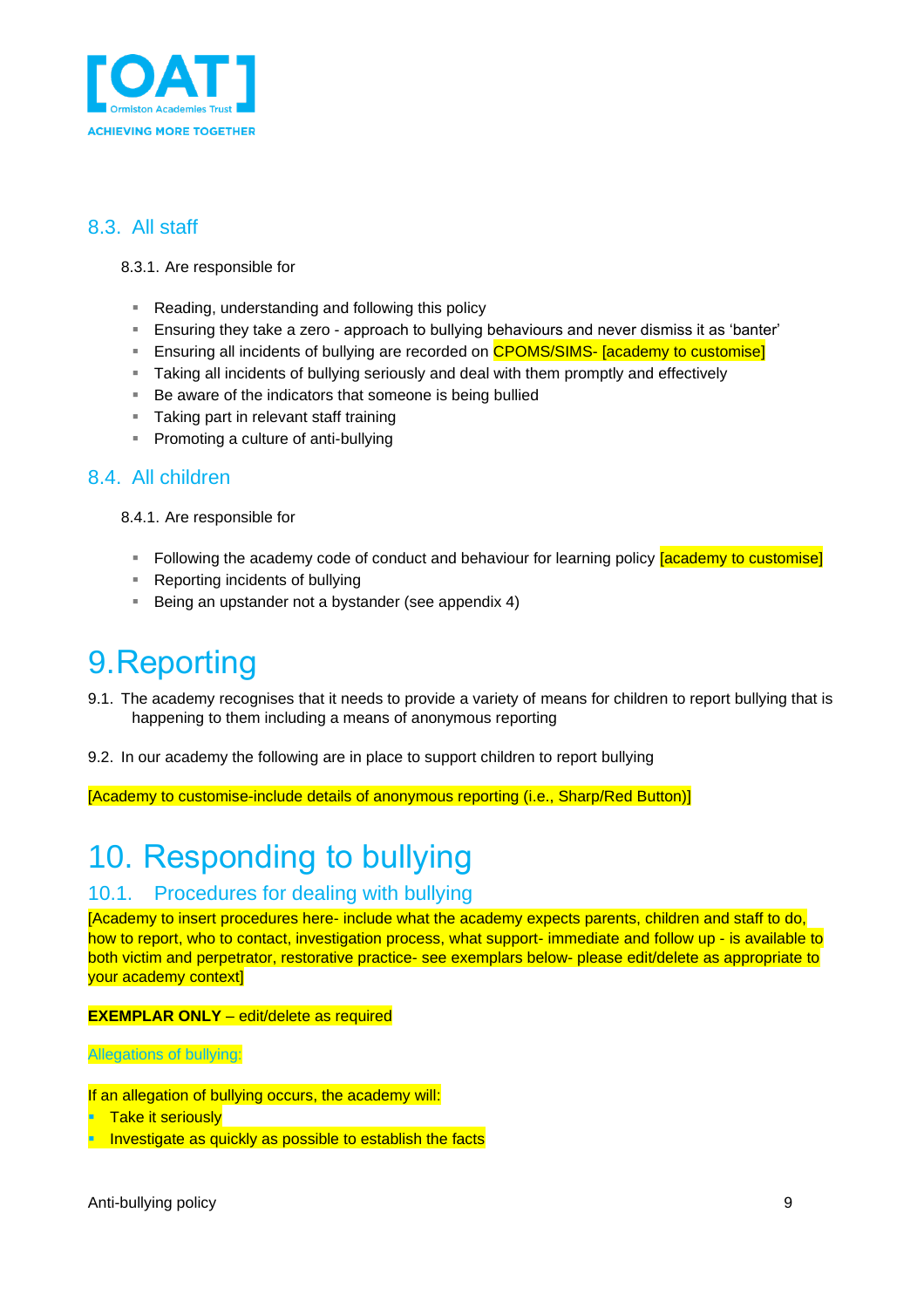

- **E.** Record and report the incident; depending on how serious the case is, it may be reported to the principal **Provide support and reassurance to the victim**
- $\blacksquare$  Make it clear to the 'bully' that this behaviour will not be tolerated. If there is a group of people involved, they will be spoken to individually and as a whole group. It is important that children who have harmed another, either physically or emotionally, redress their actions, and staff will make sure that they understand what they have done and the impact of their actions
- **E** Discuss the matter with both parties, using restorative techniques
- **Ensure that if a sanction is used, it will correlate to the seriousness of the incident and the 'bully' will be** told why it is being used

#### Students who have been bullied will be supported by:

- **Offering an immediate opportunity to discuss the experience with an appropriate member of staff of their** choice.
- **Reassuring the child**
- Offering continuous support with a designated member of staff.
- **Restoring self-esteem and self-confidence.**
- **Referral to a peer mentor if appropriate.**
- **Referral to a counsellor**
- **Referral to outside agencies where appropriate**
- Offering continuous support and advice to parents/carers
- Being informed about the outcome of the investigation into their concerns.
- Including children's services where appropriate (e.g. where there are linked child protection concerns)

#### Students who have bullied will be helped by:

- **E** Discussing what happened.
- **Discovering why the child became involved.**
- **Establishing the wrong-doing and the need for change.**
- **Informing parents to help change the attitude of the child**
- Involving other agencies, including police and children's services, to support a change in behaviour. Where appropriate
- **E.** Referral to a counsellor where appropriate
	- **E** Attend a restorative meeting with the victim (both must agree freely to this)

#### When investigating a bullying incident, the following procedures are adopted:

- **E** The victim, alleged bully and witnesses will be interviewed separately
- Members of staff will ensure that there is no possibility of contact between the children interviewed, including electronic communication
- $\blacksquare$  If a child is injured, they will be given medical attention immediately
- **Interviews will be conducted in a room which allows for privacy**
- **Staff will take a statement from each child involved**
- All concerned children will be informed that they must not discuss the incident with peers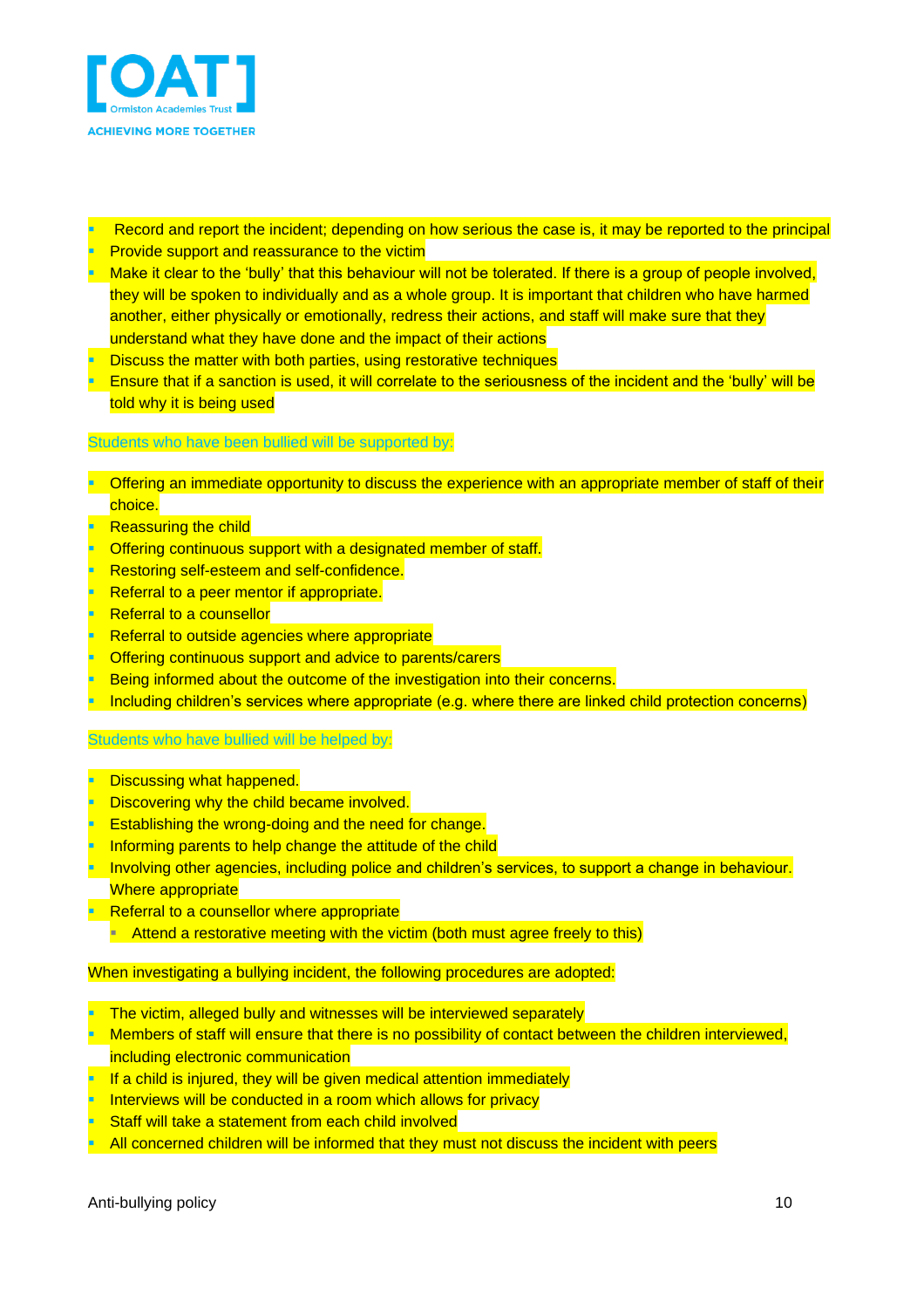

staff members involved in dealing with the incident are required to consider whether there is a need for safeguarding processes to be implemented.

#### <span id="page-10-0"></span>10.2. Bullying which occurs outside school premises

- 10.2.1. Academy staff members have the power to discipline children for misbehaving outside the academy premises. Sections 90 and 91 of the Education and Inspections Act 2006 say that an academy's disciplinary powers can be used to address conduct when they are not on academy premises and are not under the lawful control or charge of a member of academy staff, but only if it would be reasonable for the academy to regulate children's behaviour in those circumstances.
- 10.2.2. This may include bullying incidents occurring anywhere off the academy premises, such as on academy or public transport, outside the local shops, or in a town or village centre. Where bullying outside the academy is reported to academy staff, it will be investigated and acted on.
- 10.2.3. The principal will also consider whether it is appropriate to notify the police or anti-social behaviour coordinator in their local authority of the action taken against a child.
- 10.2.4. If the misbehaviour could be criminal or poses a serious threat to a member of the public, the police will always be informed.
- 10.2.5. While academy staff members have the power to discipline children for bullying that occurs outside the academy they can only impose the disciplinary sanction and implement that sanction on the academy premises or when the child is under the lawful control of academy staff, for instance on a trip.

#### <span id="page-10-1"></span>10.3. Online/cyber bullying

- 10.3.1. Online bullying is increasingly prevalent and will be treated as seriously as real-world bullying.
- 10.3.2. The academy will promote an understanding about online bullying through the academy's online safety curriculum, assemblies **[focus days, PSHE and RSE.- academy to customise]**
- 10.3.3. Children will be taught how to recognise online bullying and how to take action.
- 10.3.4. Victims of online bullying will be helped with securing crucial evidence from social media etc., by taking screenshots and not deleting messages.

#### <span id="page-10-2"></span>10.4. Recognising the signs that someone is being bullied

(see appendix 3 for details)

#### <span id="page-10-3"></span>10.5. Sanctions

10.5.1. For students who have demonstrated bullying behaviour, the academy's behaviour for learning policy will be followed.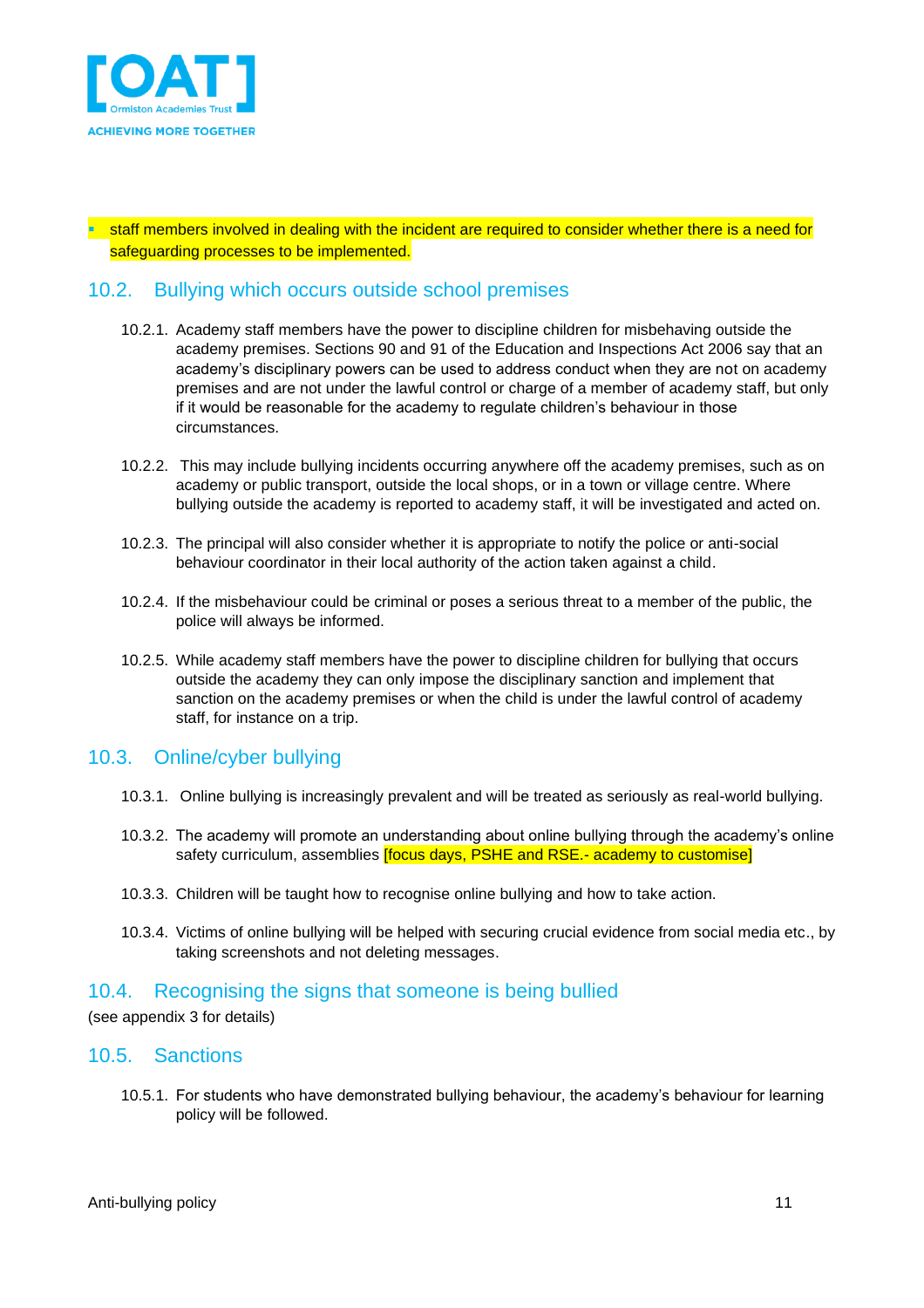

10.5.2. In addition, using restorative practices in line with the ethos and culture of the academy, a plan will be implemented to identify the steps that need to be taken to change the behaviour in the future and support the student in being able to do this.

[Academy may wish to put details in here – they must be congruent with the behaviour for learning policy]

### <span id="page-11-0"></span>11. Recording

- 11.1. The academy will ensure that detailed bullying logs are kept and analysed to look for trends and patterns so that actions can be taken to reduce bullying in the academy.
- 11.2. All incidents will be recorded academy to outline process for recording and reporting on data to SLT and governors]

### <span id="page-11-1"></span>12. Curriculum

- 12.1. Through the curriculum and other means, such as assemblies and anti-bullying week, the academy will ensure children know and understand what bullying is, including online/cyberbullying, and how to report it. It will teach children how to stay safe both offline and online and about the antisocial nature and effects of bullying. It will teach about the role of the bystander in bullying (see appendix 4).
- 12.2. It will also teach, age and stage appropriately, skills including self- regulation, assertiveness, communication, negotiation, restorative practice, anger management, conflict management, empathy and resilience.

## <span id="page-11-2"></span>13. Equal Opportunities

13.1. Staff will ensure that no child involved in any incident of bullying is disadvantaged on the grounds of gender, race, disability, gender identity or sexual orientation, age, religion, or belief.

### <span id="page-11-3"></span>14. Vulnerable children

#### <span id="page-11-4"></span>14.1. SEND and EAL

- 14.2. At [Academy Name] we continually monitor our SEND pupils through the [Job role] regular one-twoone review meetings, daily through Personal Tutors and Heads of Year as needed: [academy to customise]
- 14.3. We recognise that it might be more difficult for some students with SEND or EAL to express their concerns about bullying therefore we have put in place the following additional arrangements to support reporting of incidents

[Academy to list here the arrangements]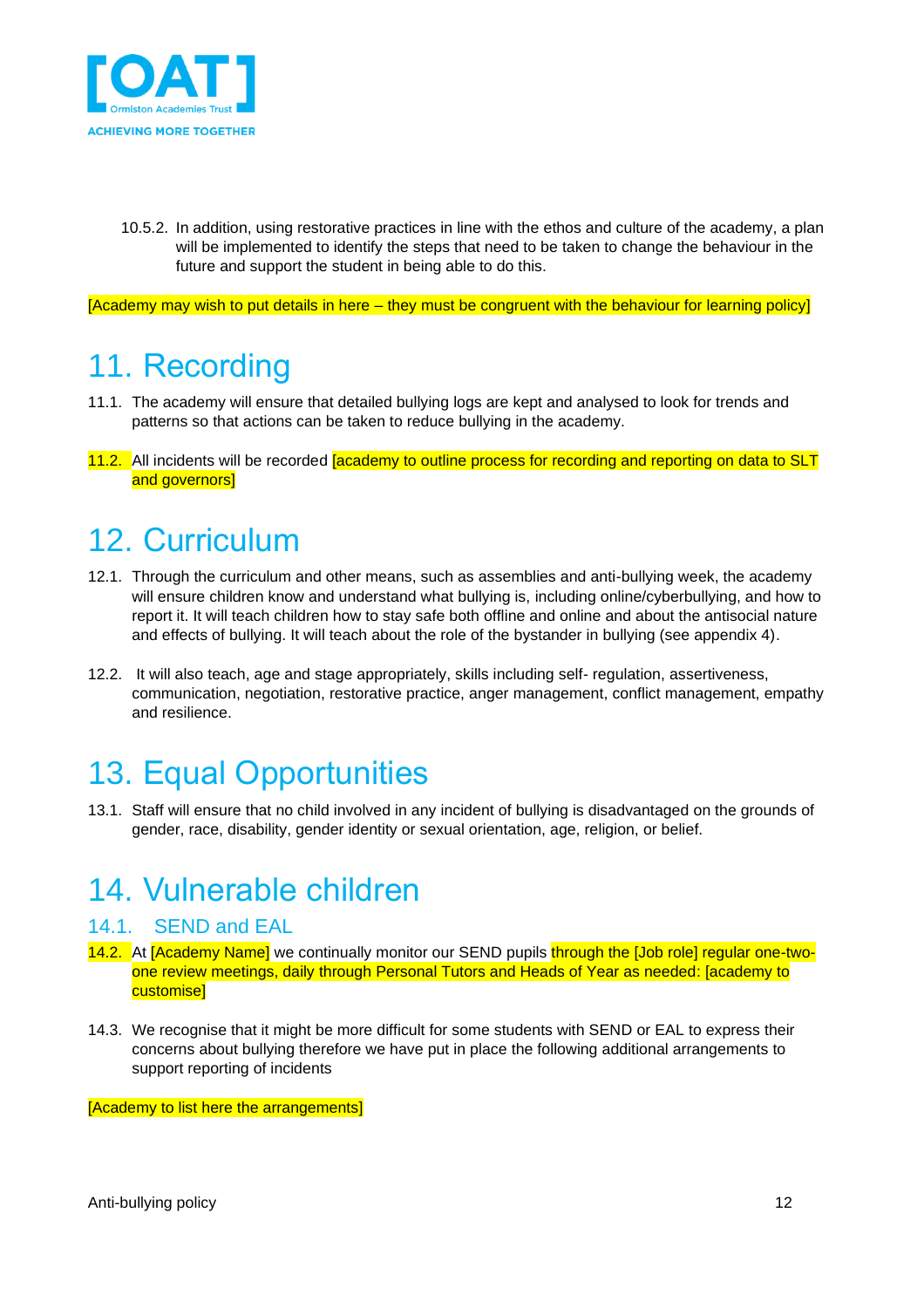

## <span id="page-12-0"></span>15. Consultation

15.1. The following were consulted in the production of this policy

- Regional Directors
- Designated Safeguarding Leads
- Principals
- **EXEC** Children **[academy council/leadership/focus group- academy to customise]**

### <span id="page-12-1"></span>16. Management of the Policy

- 16.1. Nothing written in this policy overrides the academy's duties under legislation.
- 16.2. The Governing Body will oversee the policy, ensure its implementation and review its content on an annual basis.
- 16.3. Its effectiveness will be monitored termly by the governing body through **[xxx committee- academy to** customise]
- 16.4. The principal will report on anti-bullying activity and progress within the academy to the governing body termly.

### <span id="page-12-2"></span>17. Feedback on this policy

17.1. Staff are encouraged to feedback to Ormiston Academies Trust directly through email at any point in the year [policies@ormistonacademies.co.uk](mailto:policies@ormistonacademies.co.uk) and **[name your own internal process here that includes** when the opportunity arises and how it will be communicated to OAT HQ and by whom].

### <span id="page-12-3"></span>18. Complaints

18.1. The academy is committed to dealing effectively with any concerns or complaints about the provision of facilities and / or services. Please see the academy Complaints Policy for details.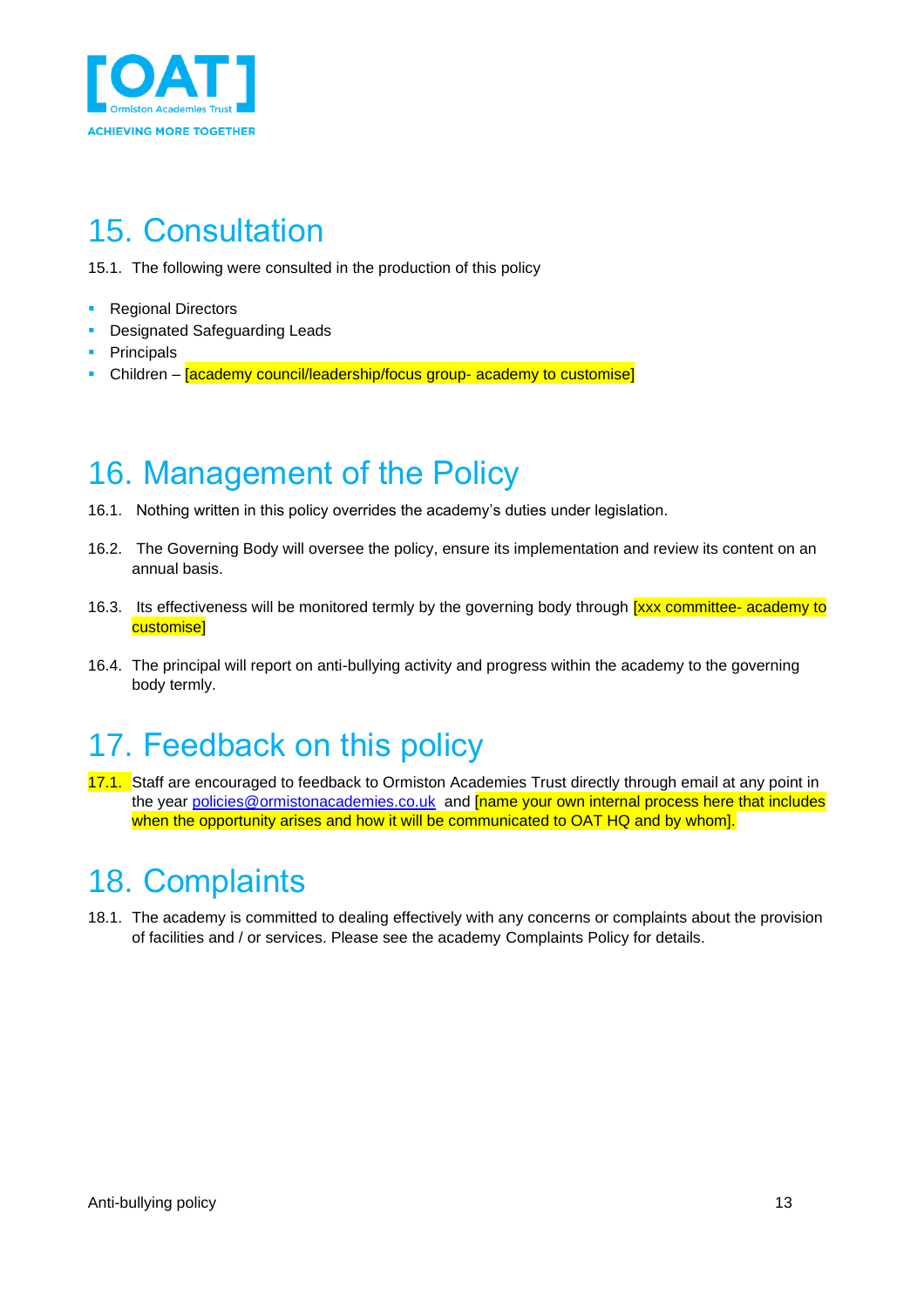

### <span id="page-13-1"></span><span id="page-13-0"></span>Appendix 1 Type of bullying

**r** 

| Physical     | This includes hitting, kicking, tripping or the destruction of a person's property.<br>This may involve a group of children attacking another, but usually is seen as a<br>larger, stronger child picking on a smaller peer.                                                                                                                                                                                                                                                          |
|--------------|---------------------------------------------------------------------------------------------------------------------------------------------------------------------------------------------------------------------------------------------------------------------------------------------------------------------------------------------------------------------------------------------------------------------------------------------------------------------------------------|
| Verbal       | This includes repeated insults, teasing, name calling, sexual harassment or<br>racist language. It also includes threats. Victims of this type of bullying may not<br>immediately react, but in time, their grades and relationships may suffer.                                                                                                                                                                                                                                      |
| Alienation   | This occurs when the victim's peers are encouraged to alienate the victim during<br>any social break time or organised game. Treated like an outcast by their peers,<br>the victim will have difficulty forming relationships and may be prone to isolation<br>later in life. Children exhibiting this type of bullying behaviour may threaten their<br>co-conspirators with a similar fate should they attempt to support the victim.                                                |
| Covert       | This is usually done behind the victim's back. This technique is meant to<br>damage the victim's reputation and can include rumour-starting, mimicking the<br>victim, playing unkind jokes with the intent to humiliate the victim, or making<br>faces while the victim isn't watching. Covert bullying is the most frequently<br>utilised form of bullying, and because adults may not be aware of it, it can be<br>hard to control and stop.                                        |
| Online/cyber | This can happen anywhere and at any time thanks to the access of the internet<br>24/7 both at school and at home. It can occur through text messages or over the<br>internet and may be known only to the victim and the perpetrator, making it<br>difficult to control. Children displaying bullying behaviours online are often the<br>victims of real- world bullying and take their frustrations out on their victims<br>behind the privacy of a computer screen or mobile phone. |

٦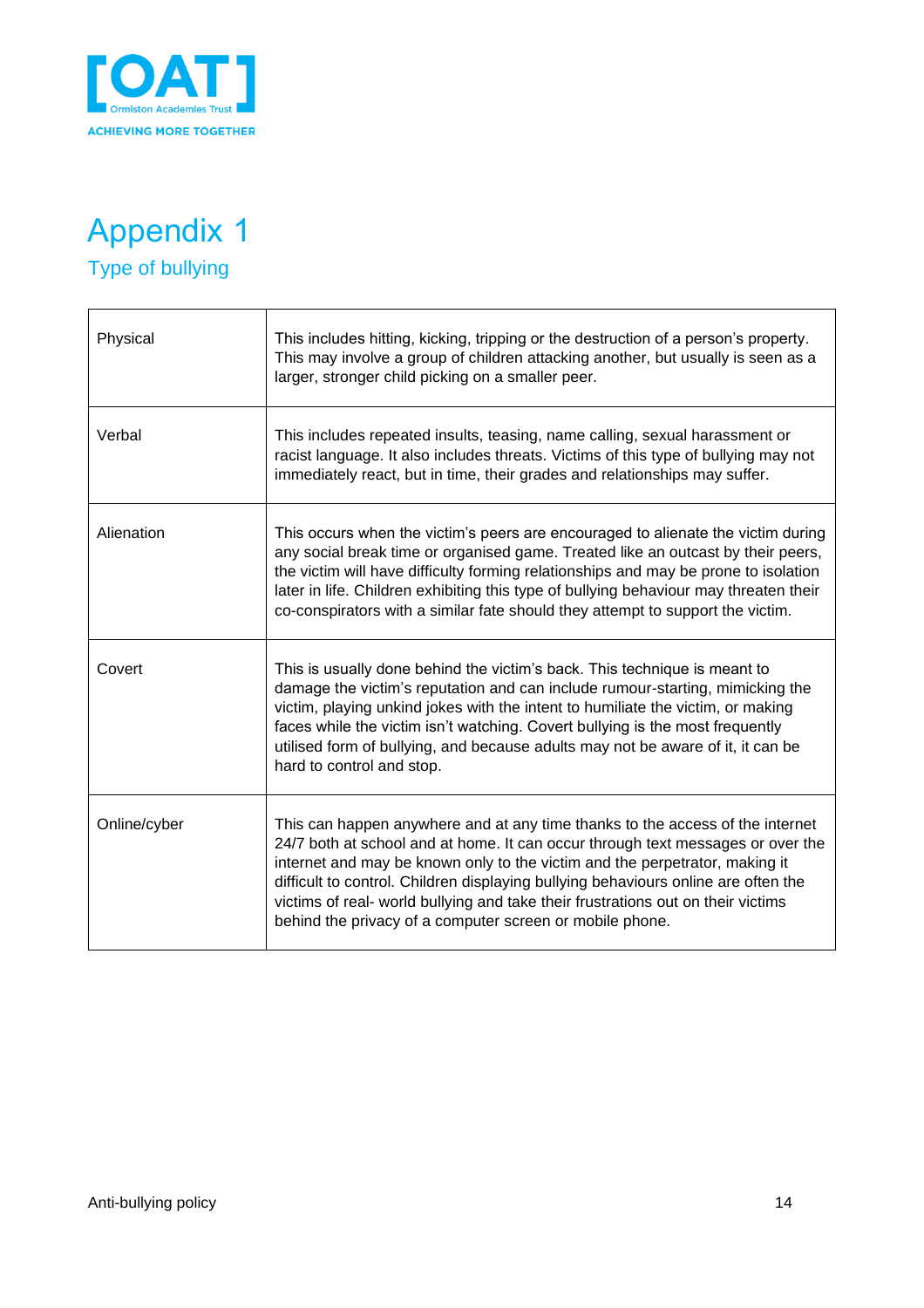

### <span id="page-14-1"></span><span id="page-14-0"></span>Appendix 2 Types of online bullying

#### *Exclusion*

Exclusion is the act of intentionally leaving a person out from an online group such as chats and social media sites. The group then subsequently leave malicious comments and harass the one they singled out.

#### *Flaming*

Flaming is similar to harassment, but it refers to an online fight exchanged via emails, instant messaging or chat rooms. It is a type of public bullying that often directs harsh languages, or images to a specific person. Incidents of flaming that occur during the evening, weekends and holidays will not be dealt with by the academy.

#### *Outing*

Outing is when a bully shares personal and private information, pictures, or videos about someone publicly. A person is "outed" when his information has been disseminated throughout the internet.

#### *Masquerading*

Masquerading is a situation where a bully creates a fake identity to harass someone anonymously. In addition to creating a fake identity, the bully can impersonate someone else to send malicious messages to the victim.

#### *Harassment*

Harassment involves the bully sending offensive and malicious messages to an individual or a group and is often repeated multiple times. Cyberstalking is one form of harassment that involves continual threatening and rude messages and can lead to physical harassment.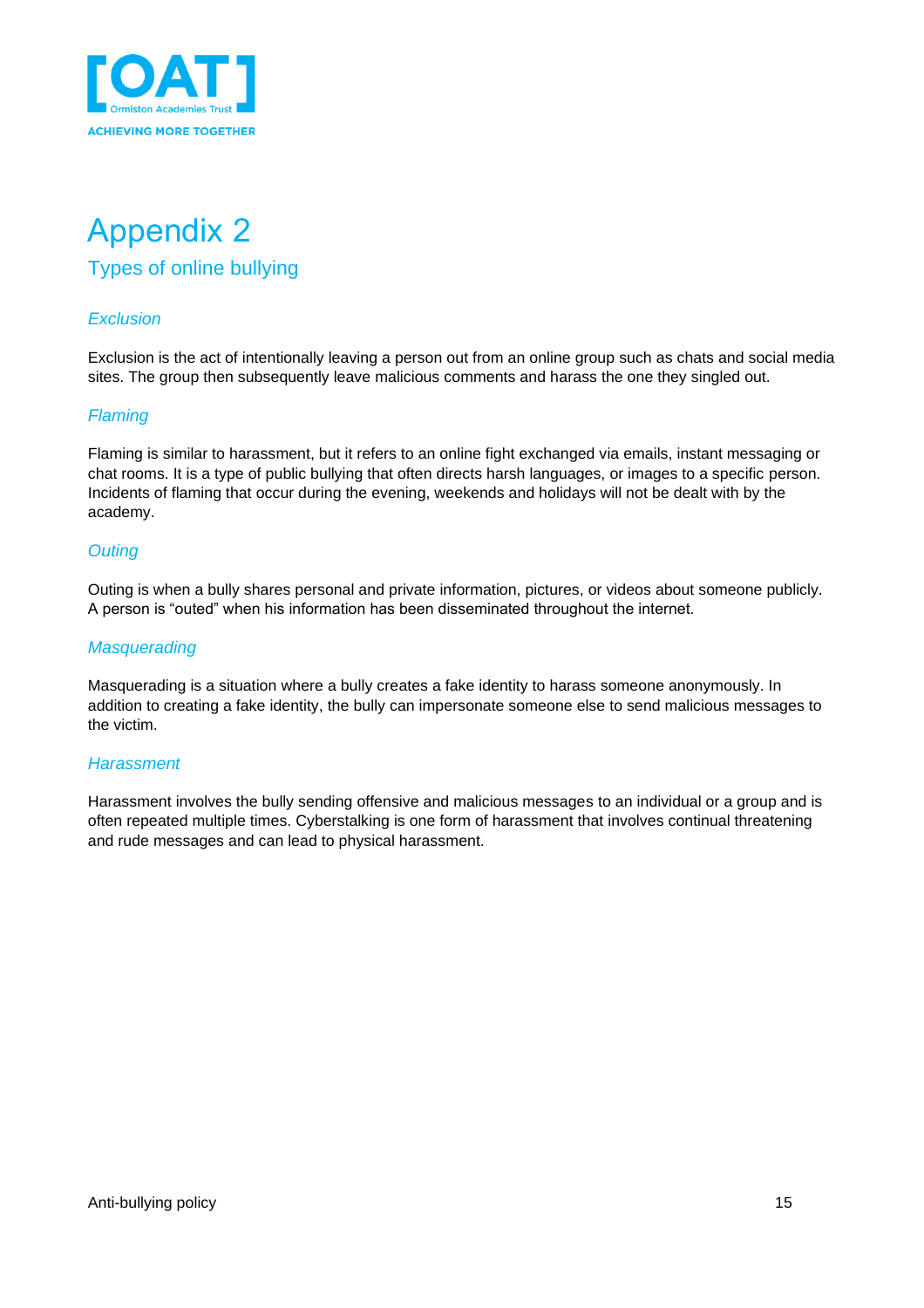

# <span id="page-15-0"></span>Appendix 3

#### <span id="page-15-1"></span>Signs of being bullied

The signs and behaviours (below) could indicate other problems, but bullying should be considered a possibility and should be investigated.

- **Other signs may also manifest themselves not mentioned here.**
- **EXECUTE:** Is frightened of walking to or from school.
- Does not want to go to school by public/school transport.
- **·** Insists on being driven to school.
- **Changes their usual routine.**
- Is unwilling to go to school after previously enjoying being part of the school community.
- Begins to truant.
- **EXECOMES withdrawn, anxious, or lacking in confidence.**
- **•** Starts stammering.
- **E** Attempts or threatens suicide or runs away.
- **•** Cries themselves to sleep at night or has nightmares.
- **•** Feels ill in the morning.
- Begins to do poorly in schoolwork.
- Comes home with clothes torn or books damaged.
- **EXECT** Has possessions which are damaged or unexpectedly go missing.
- **EXEL Asks for money or starts stealing money (to pay bully).**
- Has dinner or other monies continually "lost".
- **EXECUTE:** Has unexplained cuts or bruises.
- **Comes home hungry (money / lunch has been stolen).**
- **EXECOMES aggressive, disruptive or unreasonable.**
- **E** Is bullying/ harassing other children or siblings.
- Stops eating.
- **E** Is frightened to say what's wrong.
- **EXECUTE:** Is afraid to use the internet or mobile phone.
- **EXEC** Is nervous & jumpy when a cyber message is received
	- **EXEC** Gives improbable excuses for any of the above.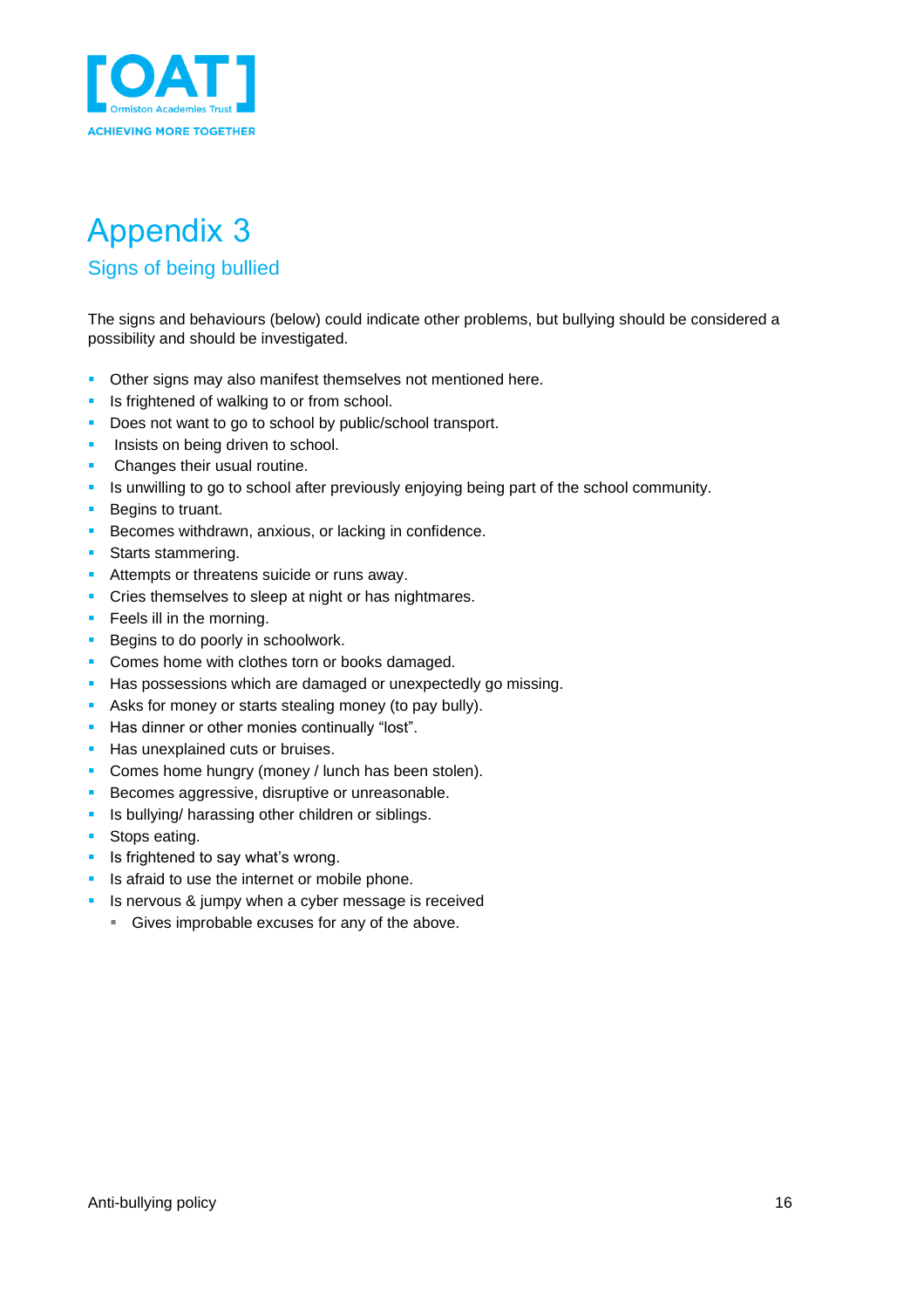

### <span id="page-16-1"></span><span id="page-16-0"></span>Appendix 4 Bystanders and upstanders

#### *Bystanders*

Someone who witnesses bullying, either in person or online, is a bystander. Friends, peers, school staff, parents, coaches, and other adults can be bystanders.

Children who are bullied often feel even more alone because there are witnesses who do nothing. When no one intervenes, the child being targeted may feel that bystanders do not care, or they agree with what is happening.

There are many reasons why a bystander may not act, even if they believe that bullying is wrong. They may be afraid of retaliation or of becoming the target of bullying themselves. They might fear that getting involved could have negative social consequences.

#### *Upstanders*

An upstander is someone who sees what happens and intervenes, interrupts, or speaks up to stop the bullying.

There are many things that bystanders to bullying can do to become upstanders:

- Question the bullying behaviour e.g., changing the subject or questioning the behaviour can shift the focus.
- **·** Inform an adult trusted adult school staff, family members.
- Reach out privately to check in with the person who was bullied to let them know you do not agree with it and that you care. It makes a difference